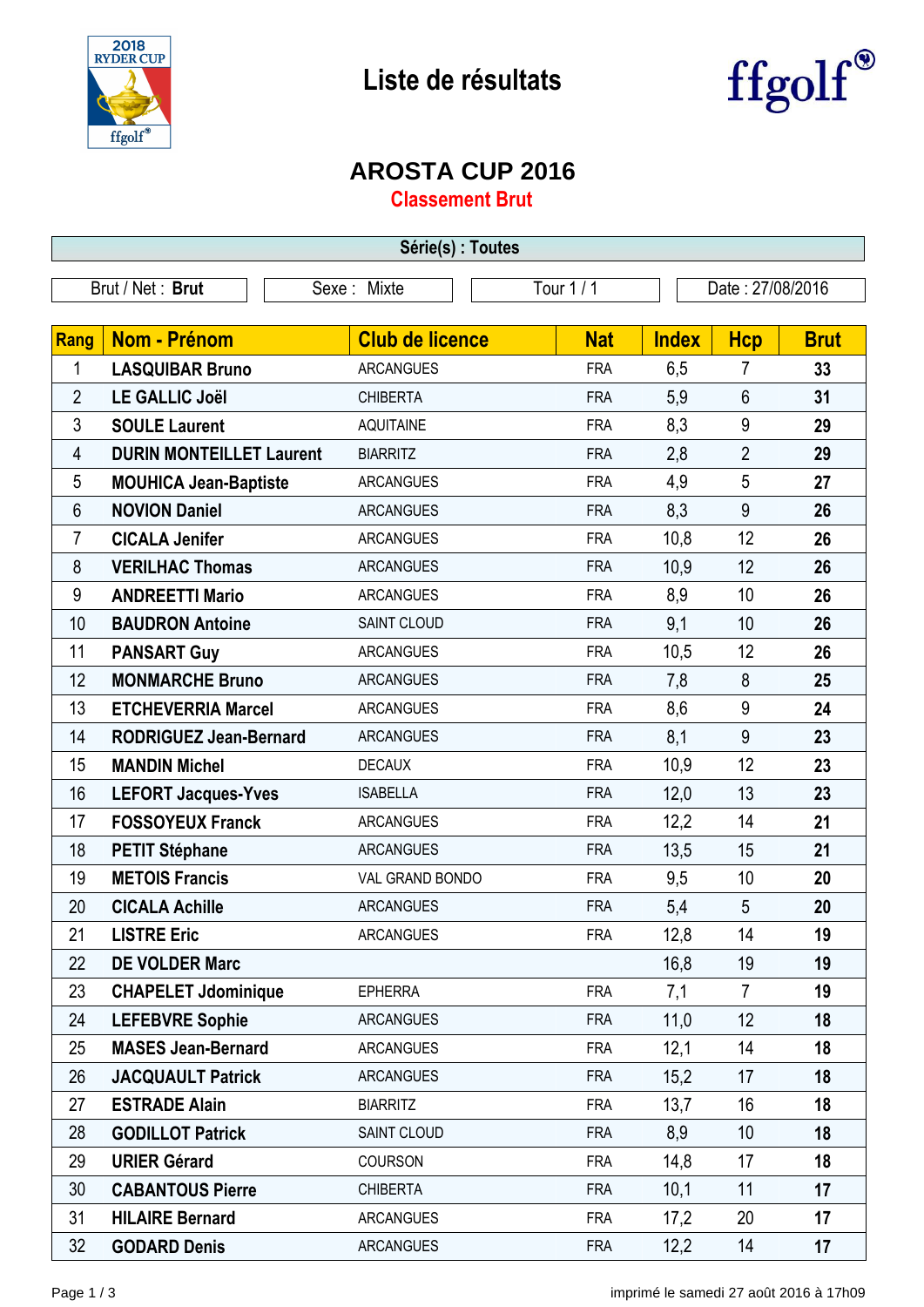| <b>Rang</b> | <b>Nom - Prénom</b>           | <b>Club de licence</b> | <b>Nat</b> | <b>Index</b> | <b>Hcp</b> | <b>Brut</b>      |
|-------------|-------------------------------|------------------------|------------|--------------|------------|------------------|
| 33          | <b>LAFARGUE Alain</b>         | <b>ARCANGUES</b>       | <b>FRA</b> | 19,6         | 23         | 17               |
| 34          | <b>LISTRE Oria</b>            | <b>ARCANGUES</b>       | <b>FRA</b> | 13,7         | 15         | 17               |
| 35          | <b>BIRE Joël</b>              | <b>ARCANGUES</b>       | <b>FRA</b> | 11,1         | 12         | 17               |
| 36          | <b>ALBIER Herve</b>           | <b>ARCANGUES</b>       | <b>FRA</b> | 14,1         | 16         | 17               |
| 37          | <b>LAMY Maurice</b>           | <b>ARCANGUES</b>       | <b>FRA</b> | 12,4         | 14         | 16               |
| 38          | <b>ARNAUD Jacques</b>         | <b>ARCANGUES</b>       | <b>FRA</b> | 11,8         | 13         | 16               |
| 39          | <b>LOUPIEN Sébastien</b>      | <b>ARCANGUES</b>       | <b>FRA</b> | 35,5         | 33         | 16               |
| 40          | <b>DE COURSON Matthieu</b>    | <b>BIARRITZ</b>        | <b>FRA</b> | 13,9         | 16         | 15               |
| 41          | <b>SOLESSE André</b>          | <b>ARCANGUES</b>       | <b>FRA</b> | 13,2         | 15         | 15               |
| 42          | <b>ROUSSEAU Guy</b>           | <b>ARCANGUES</b>       | <b>FRA</b> | 13,7         | 16         | 15               |
| 43          | <b>PREVOT Pierre</b>          | <b>ARCANGUES</b>       | <b>FRA</b> | 14,3         | 16         | 15               |
| 44          | <b>DE SOULTRAIT Christine</b> | <b>ARCANGUES</b>       | <b>FRA</b> | 21,7         | 25         | 14               |
| 45          | <b>LUZY André</b>             | <b>ARCANGUES</b>       | <b>FRA</b> | 15,1         | 17         | 14               |
| 46          | <b>GAIN Pierre</b>            | <b>ARCANGUES</b>       | <b>FRA</b> | 17,7         | 20         | 14               |
| 47          | <b>BONNAFOUS Thierry</b>      | <b>ARCANGUES</b>       | <b>FRA</b> | 23,0         | 27         | 14               |
| 48          | <b>MIGUEL Patrick</b>         | <b>ARCANGUES</b>       | <b>FRA</b> | 19,9         | 23         | 13               |
| 49          | <b>ROUSSEL Serge</b>          | <b>ARCANGUES</b>       | <b>FRA</b> | 17,4         | 20         | 13               |
| 50          | <b>GANDY Michel</b>           | <b>ARCANGUES</b>       | <b>FRA</b> | 21,2         | 25         | 13               |
| 51          | <b>ETCHEBERRY Francis</b>     | <b>ARCANGUES</b>       | <b>FRA</b> | 21,6         | 25         | 13               |
| 52          | <b>LISTRE Thierry</b>         | <b>ARCANGUES</b>       | <b>FRA</b> | 17,6         | 20         | 13               |
| 53          | <b>ETCHELECOU Léon</b>        | <b>ARCANGUES</b>       | <b>FRA</b> | 23,2         | 27         | 13               |
| 54          | <b>LALANDE Christian</b>      | <b>ARCANGUES</b>       | <b>FRA</b> | 13,5         | 15         | 12               |
| 55          | <b>ROUQUETTE Thierry</b>      | <b>ARCANGUES</b>       | <b>FRA</b> | 15,4         | 18         | 12               |
| 56          | <b>ARNAUD Catherine</b>       | <b>ARCANGUES</b>       | <b>FRA</b> | 16,0         | 18         | 12               |
| 57          | <b>LABARTHE-PON Noële</b>     | <b>ARCANGUES</b>       | <b>FRA</b> | 26,6         | 30         | 12               |
| 58          | <b>ARCHAMBEAUD Patrick</b>    | <b>ARCANGUES</b>       | <b>FRA</b> | 15,6         | 18         | 11               |
| 59          | <b>RICHARD Bénédicte</b>      | <b>ARCANGUES</b>       | <b>FRA</b> | 21,8         | 25         | 11               |
| 60          | <b>PERES Christian</b>        | <b>ARCANGUES</b>       | <b>FRA</b> | 18,0         | 21         | 10               |
| 61          | <b>ROUSSEAU Odile</b>         | <b>ARCANGUES</b>       | <b>FRA</b> | 26,5         | 30         | 10               |
| 62          | <b>D'ARCANGUES Alfred</b>     | <b>ARCANGUES</b>       | <b>FRA</b> | 29,0         | 33         | 9                |
| 63          | <b>MATEU Claudie</b>          | <b>ARCANGUES</b>       | <b>FRA</b> | 17,4         | 20         | 9                |
| 64          | <b>PELRAS Jean François</b>   | <b>ARCANGUES</b>       | <b>FRA</b> | 21,8         | 26         | 8                |
| 65          | <b>MATTA Jean-Louis</b>       | <b>ARCANGUES</b>       | <b>FRA</b> | 16,4         | 19         | 8                |
| 66          | <b>DUMONT BRACHER Nadine</b>  | <b>ARCANGUES</b>       | <b>FRA</b> | 19,9         | 23         | $\boldsymbol{8}$ |
| 67          | <b>D'ARCANGUES Léon</b>       | <b>ARCANGUES</b>       | <b>FRA</b> | 34,5         | 33         | 8                |
| 68          | <b>BONNAFOUS Danielle</b>     | <b>ARCANGUES</b>       | <b>FRA</b> | 34,2         | 36         | 8                |
| 69          | <b>LEYGUES Pierre</b>         | <b>ARCANGUES</b>       | <b>FRA</b> | 21,3         | 25         | $\overline{7}$   |
| 70          | <b>MAUSSENET Marie Claude</b> | <b>ARCANGUES</b>       | <b>FRA</b> | 25,6         | 29         | $\overline{7}$   |
| 71          | <b>LISTRE Patrick</b>         | <b>ARCANGUES</b>       | <b>FRA</b> | 17,3         | 20         | $\overline{7}$   |
| 72          | <b>RUSTERHOLTZ Bernard</b>    | <b>ARCANGUES</b>       | <b>FRA</b> | 21,9         | 26         | $6\phantom{1}$   |
| 73          | <b>GRI Philippe</b>           | <b>ARCANGUES</b>       | <b>FRA</b> | 22,0         | 26         | $6\phantom{1}$   |
| 74          | <b>CABALLERO Manuel</b>       | <b>ARCANGUES</b>       | <b>FRA</b> | 23,4         | 27         | 4                |
| 75          | <b>MAUSSENET François</b>     | <b>ARCANGUES</b>       | <b>FRA</b> | 30,1         | 33         | 4                |